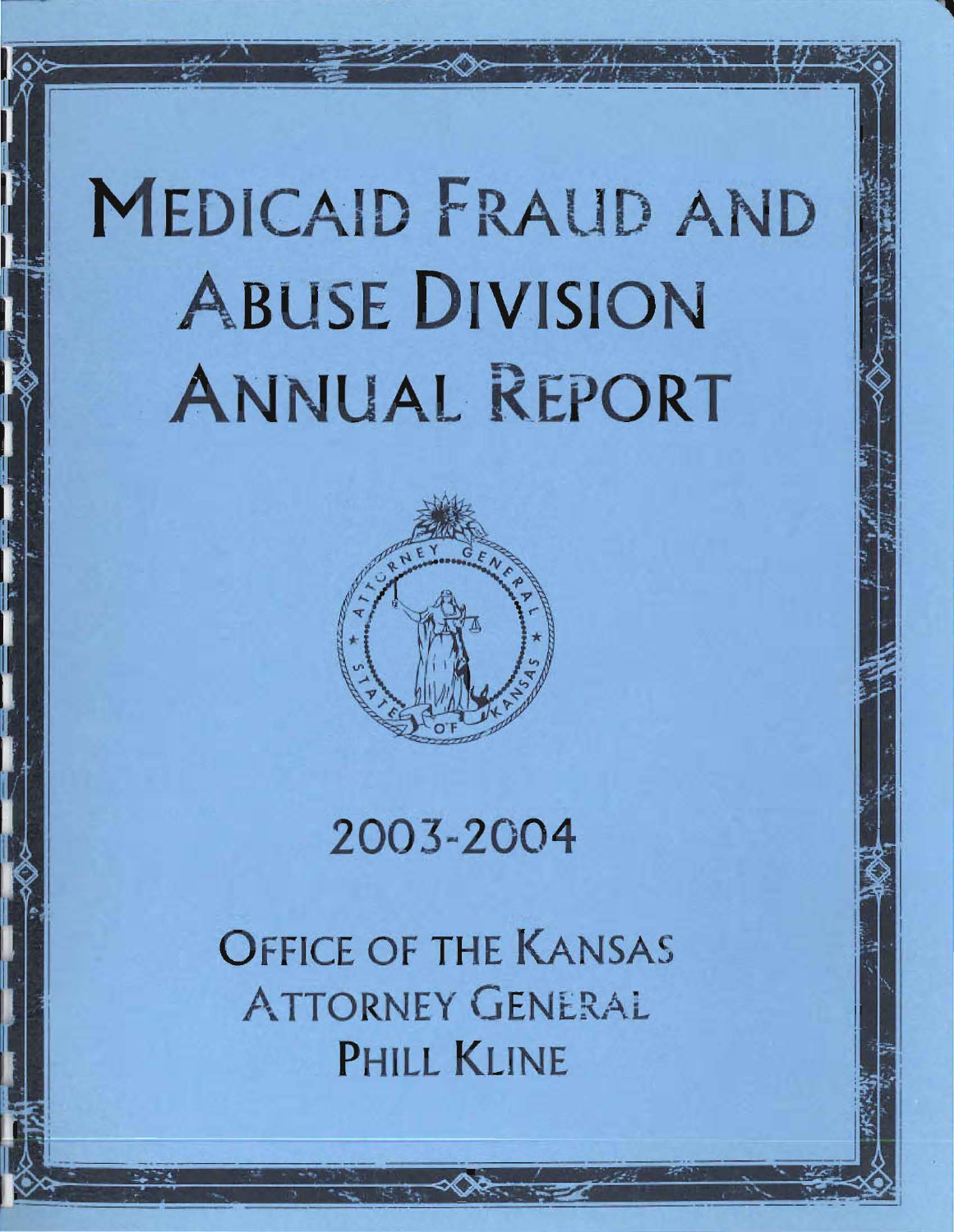# KANSAS ATTORNEY GENERAL MEDICAID FRAUD CONTROL UNIT

# 2003-2004 ANNUAL REPORT

The Medicaid Fraud and Abuse Division of the Kansas Attorney General's Office is the Medicaid Fraud Control Unit for the State of Kansas. (Kansas Statutes Annotated 21-3852). This annual report covers the reporting period of June 30, 2003 to July 1, 2004, and provides the information required by 42 C.F.R.  $\S$  1007.19. It is submitted in conjunction with the recertification questionnaire requested by the Office of Inspector General.

# **(a) The number of investigations initiated and the number completed or closed, categorized by type of provider are:**

|     | Provider                  | <b>Initiated Cases</b> | <b>Closed Cases</b> |
|-----|---------------------------|------------------------|---------------------|
| 1.  | Nursing Facilities        | 10                     | 4                   |
| 2.  | Hospitals                 |                        |                     |
| 3.  | Other Institutions        |                        |                     |
| 4.  | Substance Abuse/Rehab Ctr | 1                      |                     |
| б.  | Other Facilities          | 3                      |                     |
| 7.  | MD/DO                     | $\overline{2}$         |                     |
| 8.  | Dentists                  |                        | 3                   |
| 13. | Other Practioners         |                        |                     |
| 14. | Pharmacy                  | 5                      |                     |
|     | 15. DME                   |                        |                     |
| 17. | Transportation            | 5                      | 1                   |
| 18. | Home Health Care          | 18                     | 16                  |
| 20. | Psychologist              |                        |                     |
| 21. | Other Medical Support     | 3                      | 1                   |
| 23. | Patient Abuse/Neglect     | $\overline{2}$         | 14                  |
|     | 24. Patient Funds         | 5                      | 3                   |
| 25. | Other                     |                        |                     |
|     | <b>TOTALS</b>             | 54                     | 42                  |

| Open Cases as of 07/01/2003        | 76.  |
|------------------------------------|------|
| Add: Cases Initiated During Period | -54  |
| Less: Cases Closed/Completed       | (42) |

Open Cases as of 06/30/2004

**I** 

I

I

I

I

I

I

I

I

I

I

I

I

I

88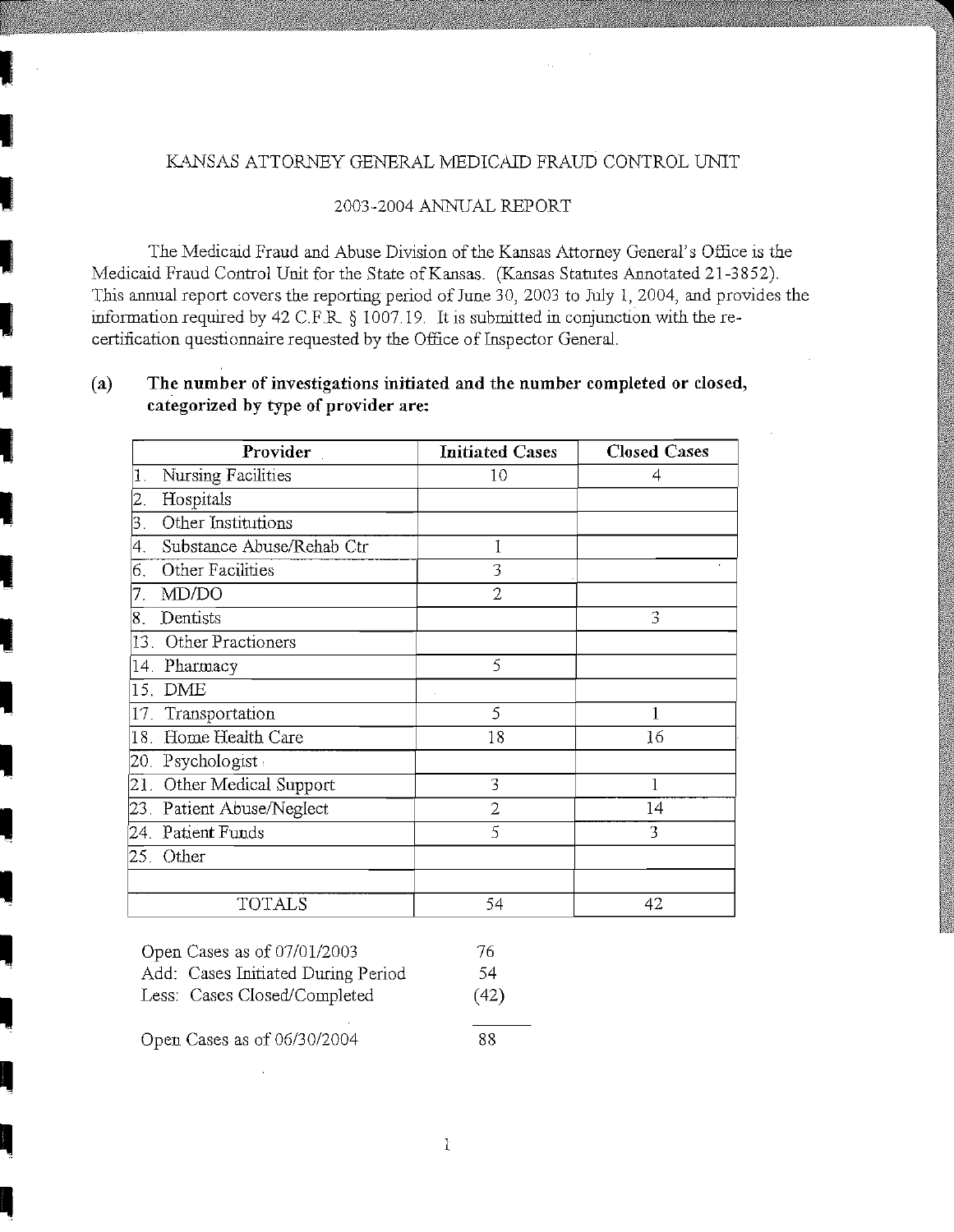$\begin{bmatrix} 1 & 1 \end{bmatrix}$ Number of cases prosecuted or referred for prosecution:

10

I

I

I

**I** 

I

I

I

I

I

i<br>Isaacada iyo dhamaanka iyo dhamaanka iyo dhamaanka iyo dhamaanka iyo dhamaanka iyo dhamaanka iyo dhamaanka iyo

**INSTERNATIONAL** 

**International Property** 

**INTERNATIONAL PROPERTY** 

Number of cases finally resolved and their outcomes:

11 Ten convicted by pleas of guilty or no contest; 1 convicted after being found guilty following a trial.

Number of cases investigated but not prosecuted or referred for prosecution because of insufficient evidence:

42

I (e) Number of complaints received regarding abuse and neglect of patients in health care facilities:

2304

Every complaint received by the Kansas Department of Aging. (formerly the Kansas Department of Health and Environment) regarding healthcare facilities and consumers is reviewed. Most of the complaints are about such issues as room temperatures, dissatisfaction with fuod or food service, too much noise in the facility, etc.

Number of such complaints investigated by the Unit:

2

Number of complaints referred to other state agencies:

o

I (d) Number of recovery actions initiated by the Unit:

o

Number of recovery actions referred to another agency:

17

 $\overline{2}$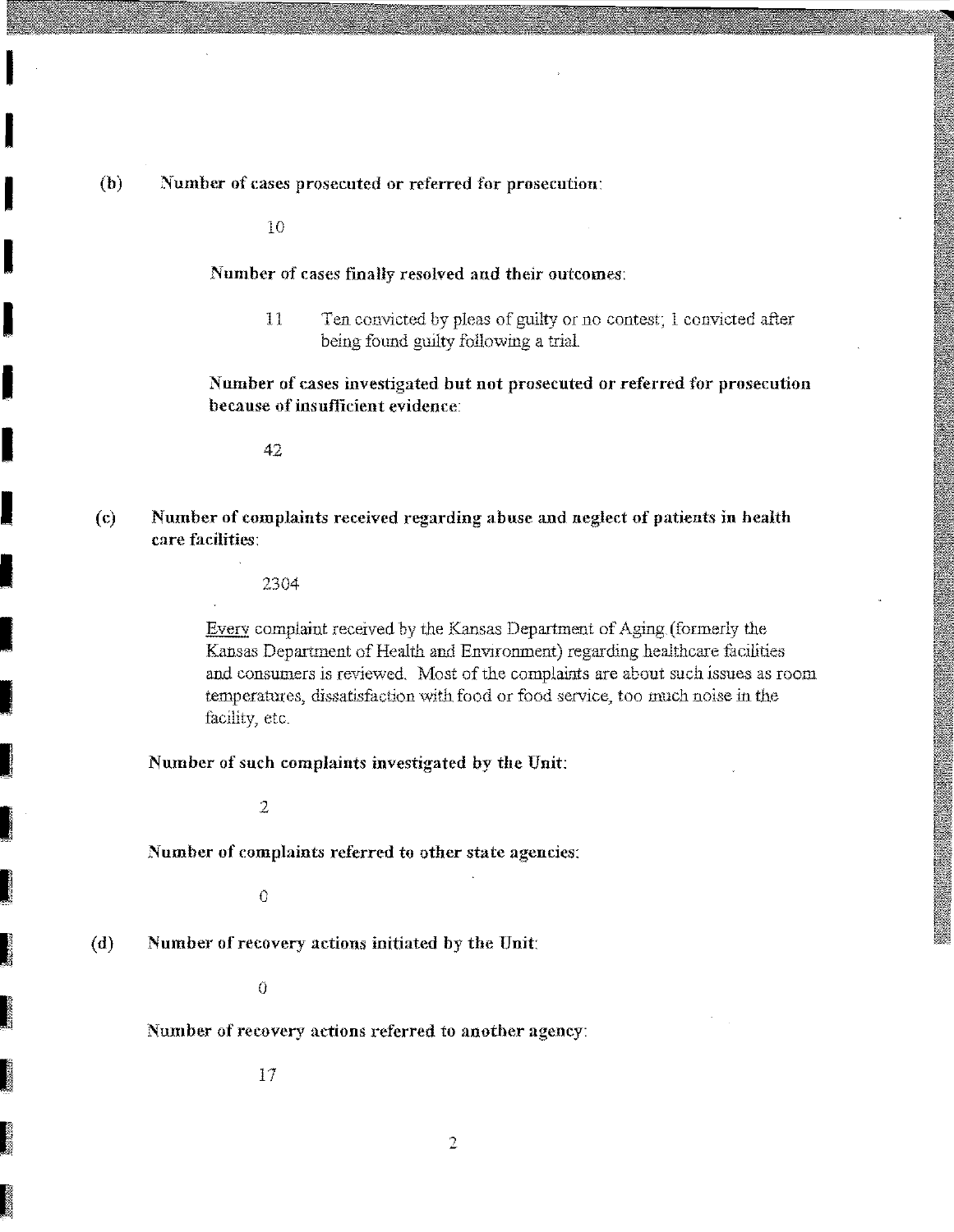# Total amount of overpayments identified by the Unit:

For this reporting period the unit did not identify any overpayments. In the referral process the unit determined that there was probable eause to believe that overpayments had been made but left the detennination of the amounts up to the agencies to whom the matters were referred.

# Total amount of overpayments actuallv collected by the Unit:

S 3,841,089.02 (This number includes both the federal and state shares of global settlements pursued in conjunction with the National Association of Medicaid Fraud Control Umts, but does not include any penalties, attomeys fees or costs recovered in those settlements.)

#### (e) Number of recovery actions initiated· by the state Medicaid agency under its agreement with the unit:

The state Medicaid agency is the Kansas Department of Social and Rehabilitation Services (SRS). During this reporting period SRS reported initiating 98,348.00 recovery actions.

# Total amount of overpayments actually collected by the state Medicaid agency under this agreement:

SRS reported net savings of \$9,457,398.97

#### (f) Projections:

I

I

I

**I** 

I

I

I

I

I

I

I

I

I

I

I

i<br>Barrent

I

I

I

The Medicaid Fraud Control Unit anticipates that the more aggressive attitude of the current staff, which is more in line with the Attorney General's plan of vigilantly prosecuting fraud and abuse in the system and cracking down. to the fullest extent of the law, coupled with an increase in staffing should continue to significantly improve the effectiveness of the unit. Additionally, recent contacts with other agencies, including the Kansas Board of Nursing and Board of Healing Arts have resulted in an increase in referrals. Accordingly, the Unit anticipates an increase in :nvestigations and prosecutions during the next reporting period. The unit projects that, as long as fraud and abuse continue, it will continue to grow and produce results consistent with the above described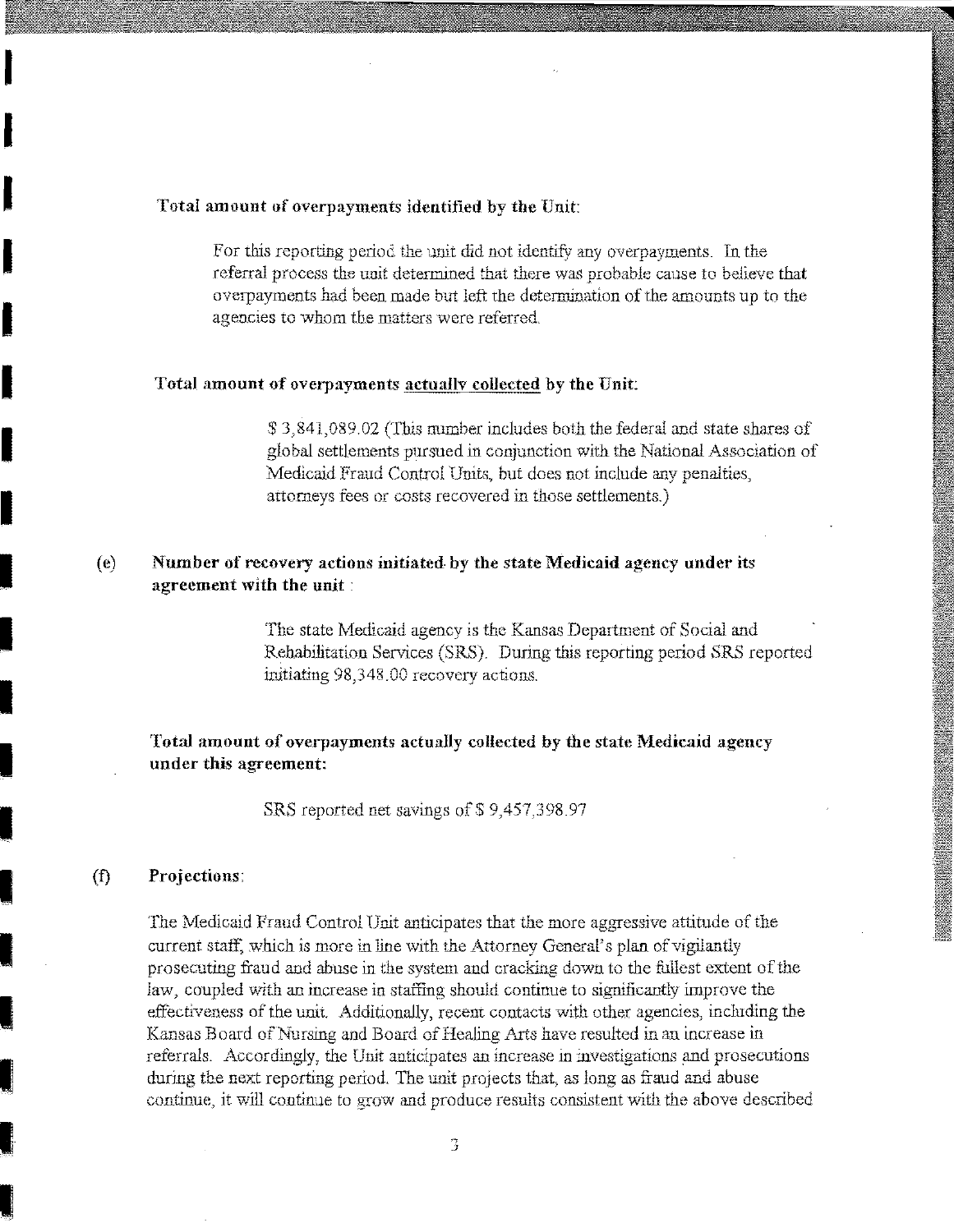philosophy.

I

I

I

I

I

I

I

I

I

I

I

I

**I** 

I

I

I

I

I

I

(g) Costs incurred by the Unit:

> \$ 572,868 Total federal and state direct costs during this reporting period. \$ 74,637 total federal & state indirect costs during the period

\$ 647,505 Total *Costs* 

#### (h) Evaluation narrative of the Unit's performance during the period of time covered by this report:

EDS replaced Blue Cross and Blue Shield of Kansas (BC/BS) as the fiscal agent for the state Medicaid agency, the Kansas Department of Social and Rehabilitation Services (SRS), on July 1,2002. EDS' transition to a new computer system has not yet been fully completed. Although the new Medicaid Management Information System (MMIS) became operational on October 20, 2003, and unit representatives were trained on the new system, it has been experiencing problems and is not yet certified by CMS. The Decision Support System component of the MMIS (which is supposed to extract, and create reports of historical eligibility and claims data) is difficult to fully utilize by off~site users and access to system programers is hampered since the programmers are located out of state. Additionally, *Ad Hoc* reports of older historical data are not, or can not be provided in a timely manner.

Last legislative session the state legislature failed to pass several legislative initiatives proposed by the Attorney General at the request of the unit. Those proposals would would have created a civil false claims act, a state *qui tam* act, and provided for asset forfeiture. Those proposals will be reintroduced when the legislature re-convenes in January 2005. During this reporting period the legislature did increase the severity level of certain crimes of financial exploitation of dependant adults to person felony severity.

The current unit staff consists of nine active and one inactive members as follows: one Deputy Attorney General serving as Director, two Assistant Attorneys General one of whom has been on a military leave of absence since August 1,2002, an Auditor, four certified law enforcement officers, a Research Analyst, and a paralegal/secretary. One of the law enforcement officers is the Chief Investigator for the unit, and one also serves as an additional Research Analyst.

Notwithstanding the above, during this reporting period, the unit has enjoyed greater productivity and success than it has in the recent past. For example in the last three federal fiscal years the unit prosecuted eleven fraud cases (all successfully) and obtained Court ordered recovery of \$69,339.24. The current Attorney General took office on

4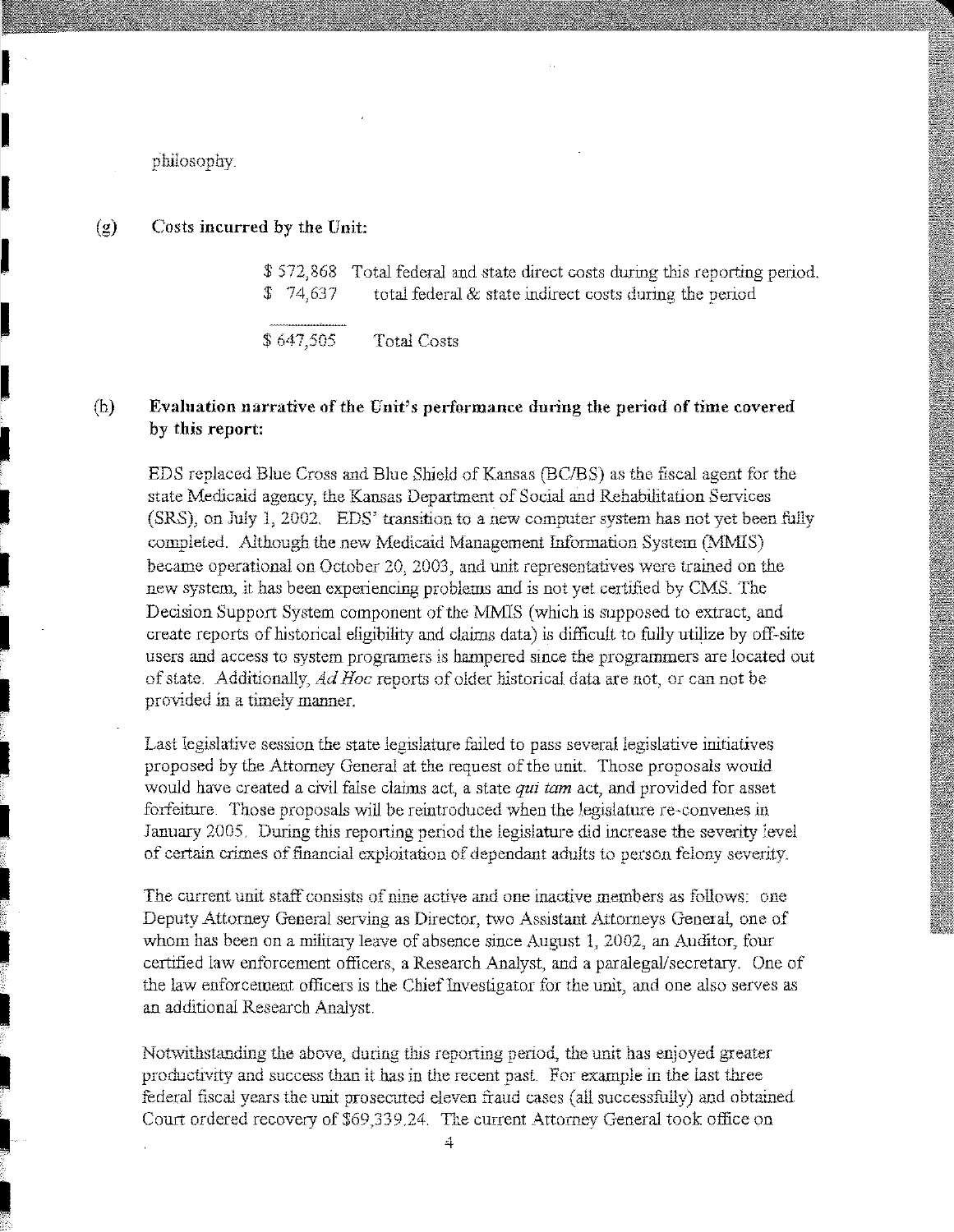January 13, 2003. Shortly after the start of the current federal fiscal year he made some changes in the organization of the Medicaid fraud control unit to implement changes to mare closely reflect his philosophy toward prosecution of Medicaid fraud and abuse. As a result, to date in the current federal fiscal year, the unit has prosecuted ten new cases of fraud and/or abuse. The dollar amount of recoveries ordered, to date, in the current federal fiscal year, is  $$238,757.43$ .

The foliowing are brief synopses of some of the criminal cases prosecuted by the unit during this reporting period:

# State of Kansas v. Christine Allen

This case was pending trial at the time of the 2002-2003 Annual Report. Ms. Allen was charged with five counts of Mistreatment of a Dependent Adult. Authorities found five persons suffering from severe and persistent mental illness or senile dementia living in squalid conditions in an adult care home owned by Ms. Allen. The home had no running water, no heat, a defective sewage system, exposed electrical wiring and rotted floors. Rotten food was observed on the kitchen counters and in the refrigerator and freezer. The residents were unsupervised and were fed dog food. Following the trial Ms. Allen was found guilty as charged. Because under the statue the charges were all misdemeanors, she was placed on twelve months probation on each count (to run concurrently) and prohibited from (1) being a representative payee on any social security check or any check issued by or on behalf of the state's Medicaid agency; (2) taking any dependent adults into her home or any other home in which she resides or owns, other than a family member; and (3) from working with individuals diagnosed with a Severe Persistent Mental lllness, or found to be Severely Persistent Mentally TIL

# State of Kansas v. Lillian Meirink

This case was pending trial at the time of the 2002·2003 Annual Report. Ms. Meirink was charged with two misdemeanor counts of mistreatment of a dependent adult. Ms. Meirink to ok unfair advantage of the financial resources of two dependent adults res:ding in a shcitered living setting. As part of a plea bargain Ms. Meirink plead no contest to one of the counts and the state dismissed the other. She was sentenced to a twelve month jail term which was suspended and she was placed on twelve months probation and prohibited from working with dependent adults. She made full restitution to the victims.

<sup>&</sup>lt;sup>1</sup>The recoveries mentioned in this paragraph do not include the amounts received from global settlements.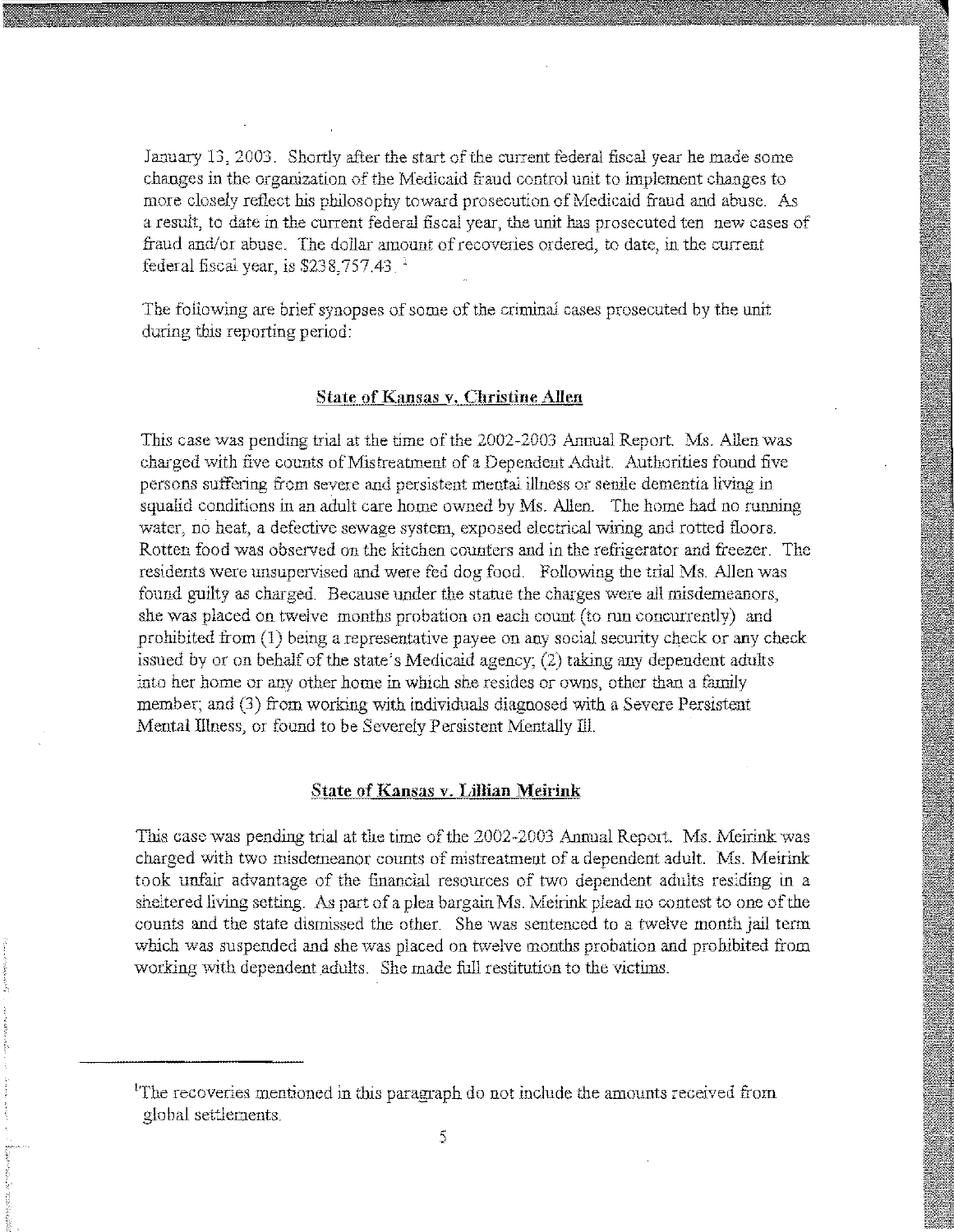# State of Kansas v. Paul Stuart & Donna Jackson

Ms. Jackson, a Medicaid recipient entitled to receive care and services from a personal care attendant, and Mr. Stuart, ber significant other, were separately charged with submitting false claims to the Medicaid program. The pair claimed that Mr. Stuart had provided personal care attendant services for Ms. JacKson which had not been provided. They each plead no contest and were convicted. Both received sentences of six months in the state prison system but were each given twelve months probation and ordered to pay restitution, fees, and costs. Because they are both now residents of Missouri, the supervision of their probation was transferred there. The Missouri MFCU was notified.

## State of Kansas v. Dawn M. Williams

Ms. Williams was charged with ten felony counts of criminal use offmancial card, forgery, and theft as a result of stealing and using a credit card and check book from two dependant adults in a adult care facility where she bad been employed. Ms. Williams plead no contest to and was convicted on four of the charges. The state dismissed the other counts in exchange for the plea. Ms. Williams was sentenced to eight months in the state prison system but given eighteen months probation and ordered to pay restitution, fees, and *costs.* 

# State of Kansas y. Jeff Bouchard & John Bouchard

JeffBoucbard, a Medicaid recipient entitled to receive care and services from a persenal care attendant, who was also enrolled as a transportation services provider, and his brother John were separately charged with making false claims to the Medicaid program for personal care attendant services and transportation services that were not provided. John plead no contest to and was found guilty of three felony counts and one misdemeanor count. Jeff plead to three felony counts and two misdemeanor counts. Both were ordered to pay restitntion, fees, and costs. John was sentenced to ten months m the state prison system on one of the felony counts and six months on each of the other two. He was sentenced to twelve months jail time on the misdemeanor. Inlieu of incarceration he was placed on probation for tbree consecutive twelve month periods. Jeff was sentenced to a total of twenty months ( consecutive) in the state prison system on the felonies and twelve months for each misdemeanor count, to be served concurrently, but consecutive to the felonies. He then was placed on twelve months probation for the felonies, but ordered to serve 208 days in the county jail, on the misdemeanor sentences, to be served on weekends. After serving a portion of the sentence, the incarceration portion was modified to 365 consecutive days of house arrest.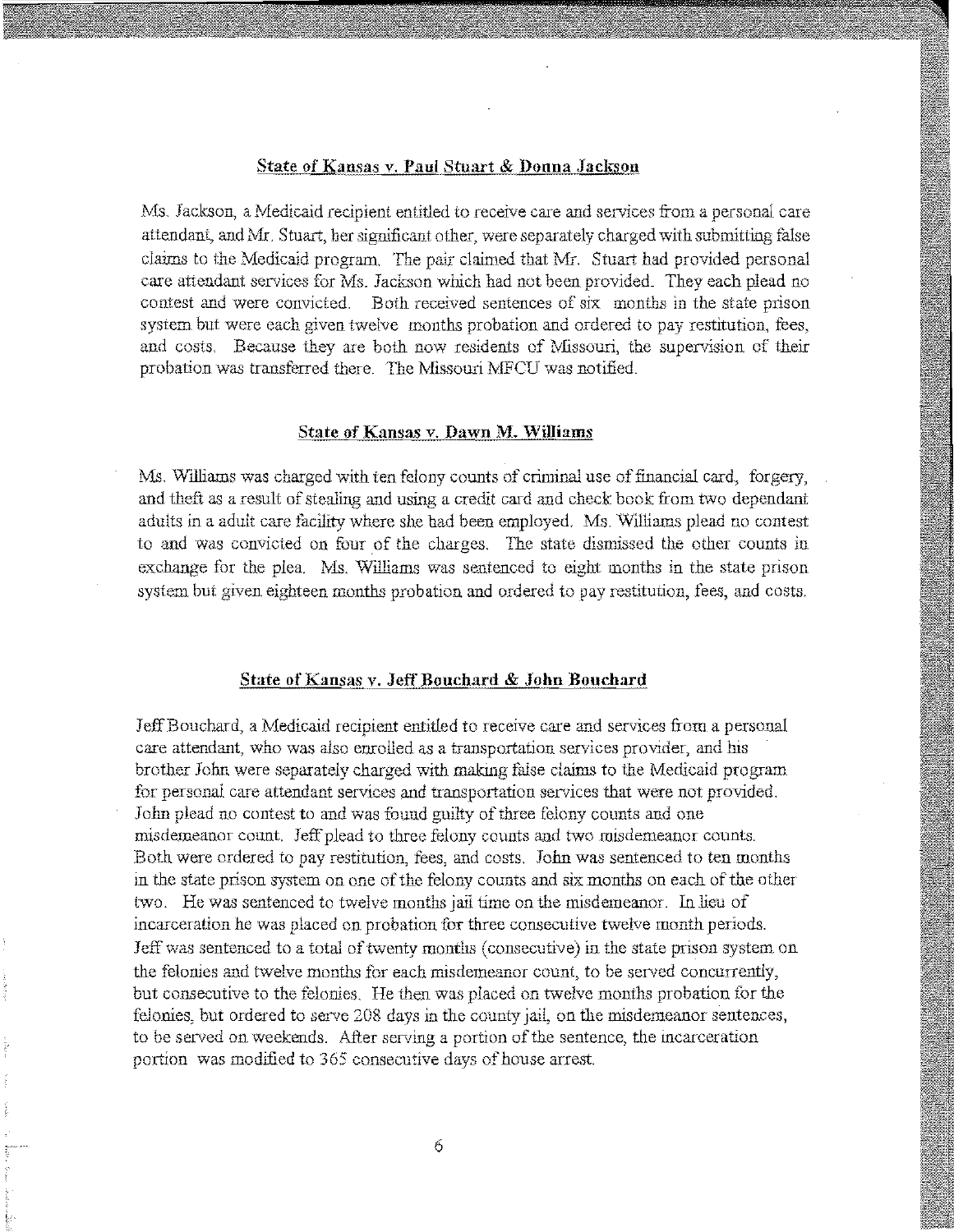# State of Kansas v. Janet Crouch, Mark Crouch, Victor Baber, and Michael McGuire

Ms. Crouch, a Medicaid recipient entitled to receive care and services from a personal care attendant, and her husband Mark conspired with.Mr. Baber and Mr. McGuire to suhmit false claims to the Medicaid program. Mr. and Ms. Crouch also criminally solicited two other individuals to participate in the fraud. As a result of the conspiracy the Medicaid program paid for services that were not provided. The conspirators split the money. Separate cases were filed against them. Ms. Crouch plead guilty to ten felony counts of Medicaid fraud. She was sentenced to eight months in prison on one of the counts and six months on each of the other charges. All charges run concurrently. Imposition of incarceration was suspended and she was placed on twelve months (concurrent) probation on ali charges and ordered to pay restitution, fees, and costs. Mr. Baber plead guilty to two counts of Medicaid fraud. He was sentenced to eight months in prison on one count and fourteen months on the other, both to run concurrently. Imposition of incarceration was suspended and he was placed on twelve months (concurrent) probation on each charge and ordered to pay restitution, fees, and costs. Trials of the other two participants are pending.

# **State of}{ansas Y. Benita Gihvan & Rameshia Spears**

Ms. Givhan, a Medicaid recipient entitled to receive care and services from a personal care attendant, and her sister, Ms. Spears, conspired to submit false claims to the Medicaid program for personal care attendant services that were not performed. They were charged separately. Both plead no contest to one felony count of making a false claim, and two felony counts of conspiring to make false claims to the Medicaid program. Ms Givhan was sentenced to twelve months in the state prison system on the felony count of making a false claim and six months in the state prison system on each of two felony counts of conspiring to make false claims to the Medicaid program. The prison terms were suspended and she was placed on twenty four months intensive supervised probation and ordered to pay restitution, fees, and costs. Ms. Spears will be sentenced in mid-August 2004 .

### State of Kansas v. M&M Transportation Inc.

7

As reported in the last annual report, this case was the result of a three year investigation by the Kansas Attorney General's Medicaid Fraud and Abuse Division, the U.S. Department of Health and Human Services, Office of Inspector General, and the U.S. Attorney's Office. Also, as reported previously, the defendants were indicted by a federal grand jury on June 19, 2003 with conspiracy and a scheme to defraud Medicaid of over \$2,000,000. The unit assisted the U.S. Attorney's Office with trial preparation which has now been made moot by guilty pleas from both of the individual defendants. Sentencing for both is set for mid-October 2004.